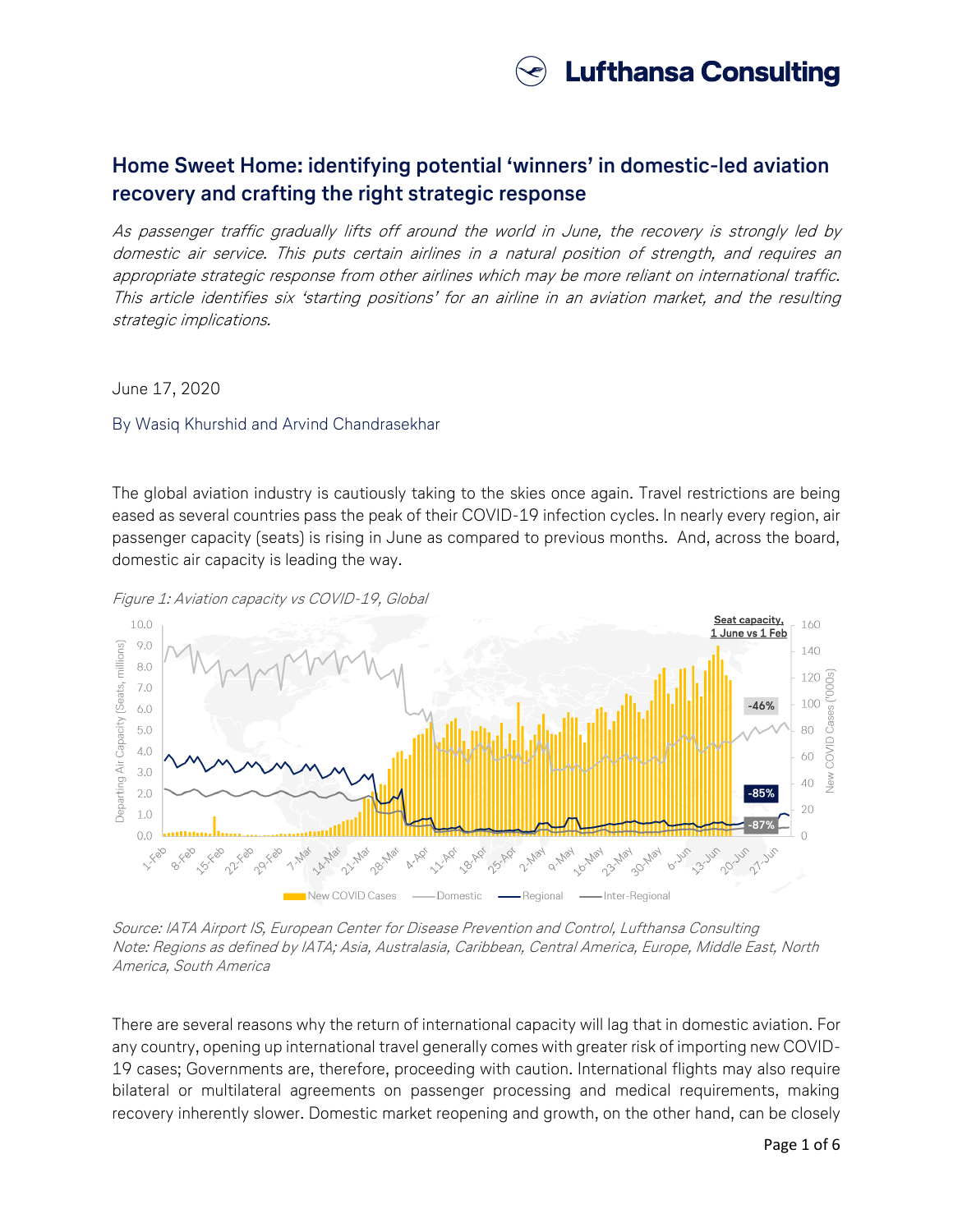# **Lufthansa Consulting**

controlled by regulators and Governments through policy decisions and tailored to a country's specific health and economic considerations. Initial reports also suggest that customer preferences are tending towards domestic travel in the short term in order to minimize health risks and avoid entering quarantines when crossing borders.

In fact, IATA estimates that domestic air travel could see a rebound to pre-crisis levels by 2022 while international air travel may take up to 2023 or 2024.

Airlines are, of course, eagerly awaiting the resumption of service as a means to generate cash flows once again. Many airlines have little or no cash on hand, or have in some cases received Government funds that come with strings attached. A resumption of flights is a welcome signal of the industry turning a corner and returning to business, though certainly not business as usual.

## **Some airlines are better placed to reap the benefits of domestic-led recovery**

In this context, airlines that were heavily domestic-oriented in their operations pre-COVID-19 would have a strong starting point, as they can expect to bring back more of their pre-crisis capacity. Putting aside for the moment the current financial health of an airline, a historic position of strength in its domestic market may be indicative of its ability to win relative to competition in the coming months.

Let us consider, for example, the aviation industry in India, taking into account two factors - the share of an airline's business that comes from its domestic market, and its domestic market share.





Source: IATA Airport IS; Directorate General of Civil Aviation, India

IndiGo Airlines is the clear market leader, garnering ~45% market share in 2019. (This share rose further in the latter half of the year after the grounding of Jet Airways.) Although it has large - and growing international operations, it still boasts a very strong domestic base that it can leverage to ride out the crisis. It can bring in more capacity, schedule operations more flexibly and address the market in a more aggressive manner than its competitors. Compare its position with airlines such as *Vistara* and GoAir. These airlines were heavily domestic oriented in 2019; in fact, Vistara only launched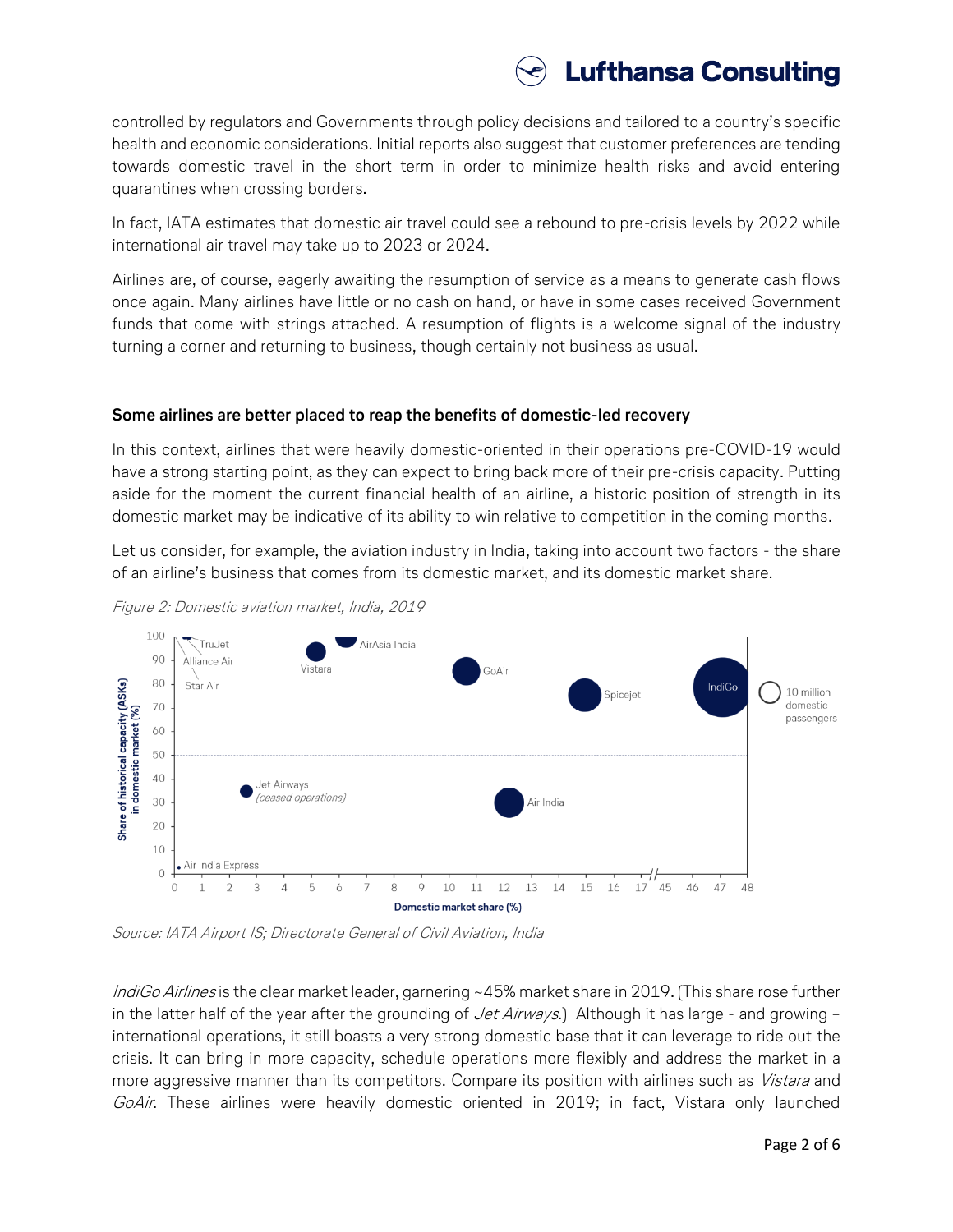

international services in the second half of the year. However, their relatively low domestic market share leaves them vulnerable to pressure from the market leader. Their small size – further shrunk due to lower demand – also affords fewer economies of scale and complicates their return to financial stability. Towards the top left, one finds the regional airlines such as *TruJet* serving specific niche routes. Their unique positioning could be an advantage in local markets. Air India, on the other hand, is much more dependent on international operations and has a middling market share in domestic operations. The situation is even more stark for its low-cost subsidiary, Air India Express. There may be some unique opportunities arising from their position – for example, Air India could deploy widebodies on domestic routes if there was a demand for it – but also presents challenges in using its domestic operations to maintain liquidity for the airline as a whole.

Europe offers an interesting case study. If one considers all of Europe as effectively being a single 'domestic' market, the dominance of the low-cost airlines such as  $Ry$ *anair* and easyJet (and, to a lesser extent, *Wizz Air*) is clear. With operations almost entirely within Europe from multiple bases, they stand to gain as the continent opens up over the summer. However, the large airline groups in the continent – Lufthansa Group, IAG and Air France-KLM – could have a range of options at hand depending on how they choose to balance capacities across their constituent airlines.



Figure 3: Intra-Europe aviation market (excludes Russia and Turkey), 2019

Source: IATA Airport IS Note: Reflects only airlines with at least 1% market share. Reflects O&D volumes

 $\overline{\phantom{a}}$ 

One can also examine these dynamics in countries across a region. To make the country markets comparable, one must consider the Relative Market Share<sup>1</sup> of each airline within its home market.

 $1$  Relative Market Share (RMS) for an airline = Market share of airline / Market share of market leader. For the market leader, RMS = Market share of market leader / Market share of next largest airline. The market leader, therefore, will always have an RMS value greater than 1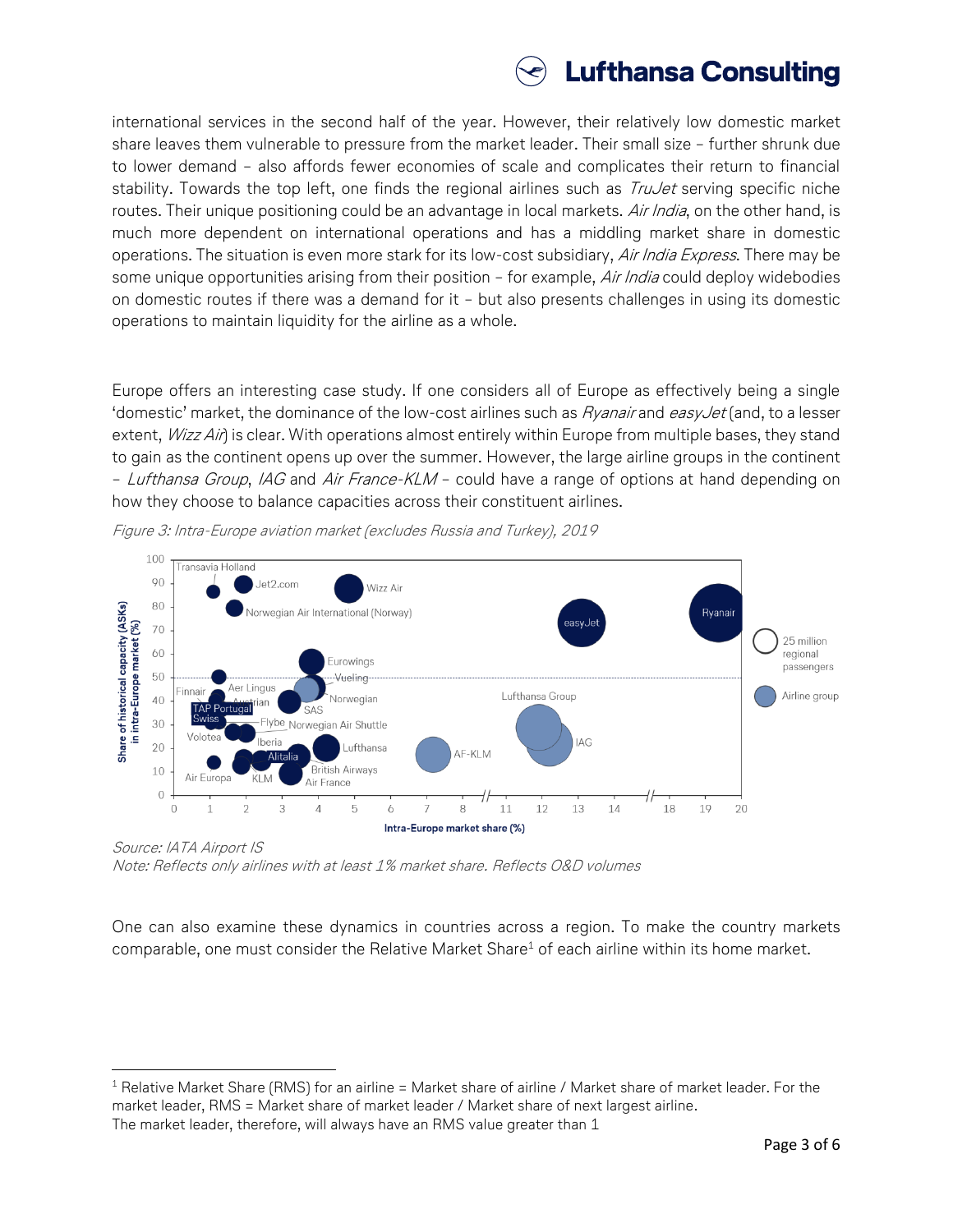

Figure 4: Domestic aviation markets, North America, 2019



Source: IATA Airport IS

Take, for example, the North American market. *Volaris* is the clear leader in Mexico and well placed for recovery, with a market share 1.5 times that of its nearest competitors (~33%, against 19-22% for Aeromexico, Interjet and *VivaAerobus*). However, it still has some exposure to the international market. Aeromar, already teetering on the brink, may not survive at its small scale.

The US market is much more evenly distributed; not surprising, given its scale and the hubs or niches occupied by most airlines. Southwest is the largest and strongly poised to leverage the domestic recovery. However, it could find itself under continued pressure due to the rules under which it has received state aid that require it to continue flying routes with low passenger volumes. United, American and Delta feature a more balanced portfolio, although their historic dependency on operating a hub network will be challenged as international traffic slows.

In Canada, Air Canada has a very strong market share but will be heavily dependent on international flights once they pick up pace.

### **The domestic market position has implications for the near to mid-term strategy of an airline**

The individual dynamics and competitive intensity of each country's domestic aviation market will vary from others. In general, however, the domestic starting position of an airline plays heavily into its challenges and opportunities in the coming months and years. Each airline should, therefore, clearly identify its position and plan accordingly.

Let us consider the ten largest domestic markets in the world to illustrate this point.

Note: Only includes airlines with at least 1.5% share of the domestic market; Reflects O&D volumes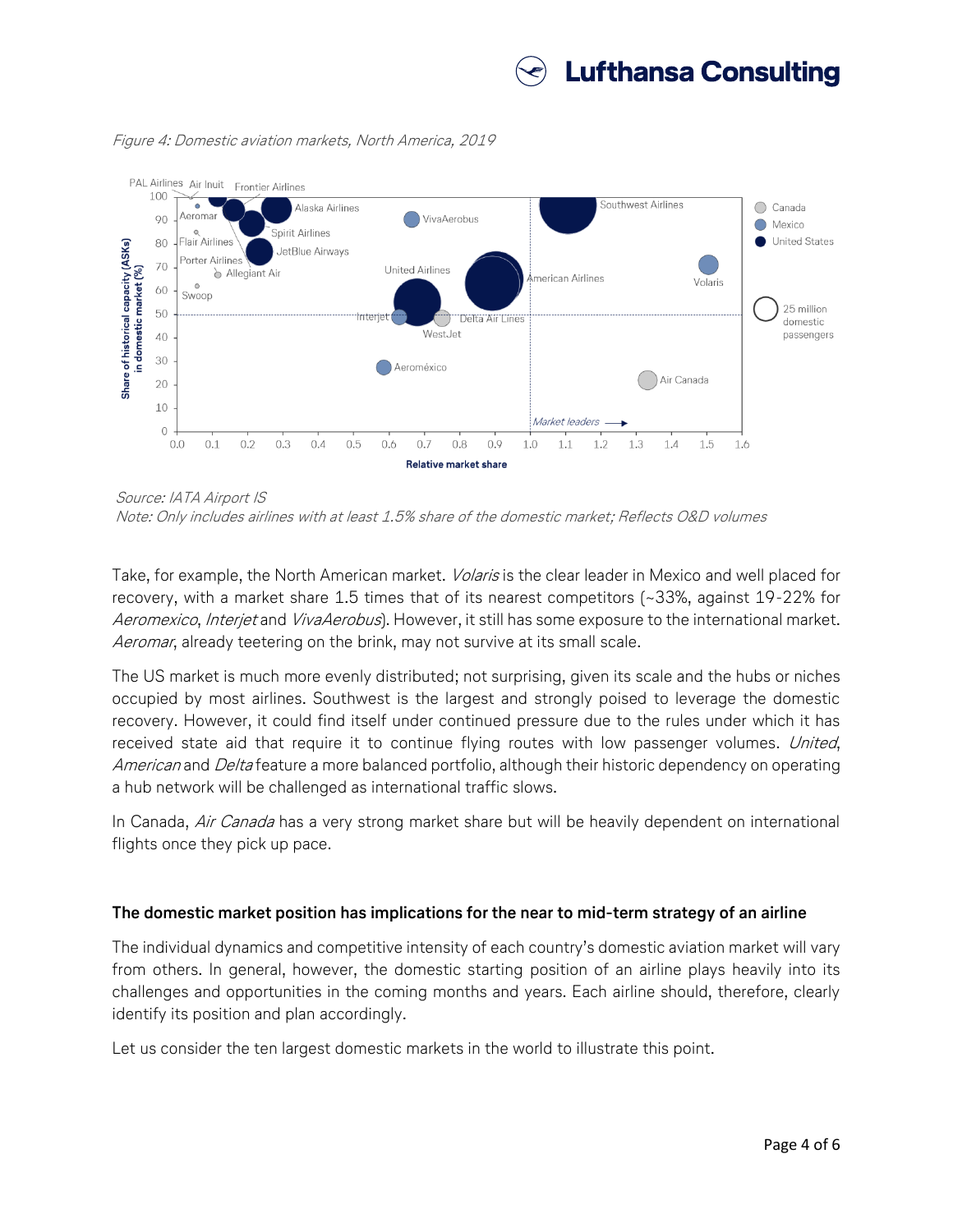



Figure 5: Ten largest domestic aviation markets, 2019

Source: IATA Airport IS, Lufthansa Consulting Note: Only includes airlines with at least 2% share of the domestic market; Reflects O&D volumes

There are six distinct starting positions that airlines find themselves in as they face the resumption of air service. Each requires a differentiated, nuanced approach to planning and preparation in order to lay the groundwork for financial sustainability and market share gain.

Figure 6: Airline clusters based on domestic strength



Source: IATA Airport IS, Lufthansa Consulting

Domestic champions such as *IndiGo* (India), GOL (Brazil) and *Lion Air* (Indonesia) are typically best positioned to capture passenger volumes as they recover. These airlines should seek to bring back capacity aggressively to maintain historical market share and make further inroads where possible, leveraging pricing power and, possibly, stronger cash positions.

Domestic contenders such as Azul (Brazil) and VivaAerobus (Mexico) should seek to maintain their domestic market position, doubling down on selected strong routes or niches, matching the market leader where possible and taking share from smaller airlines.